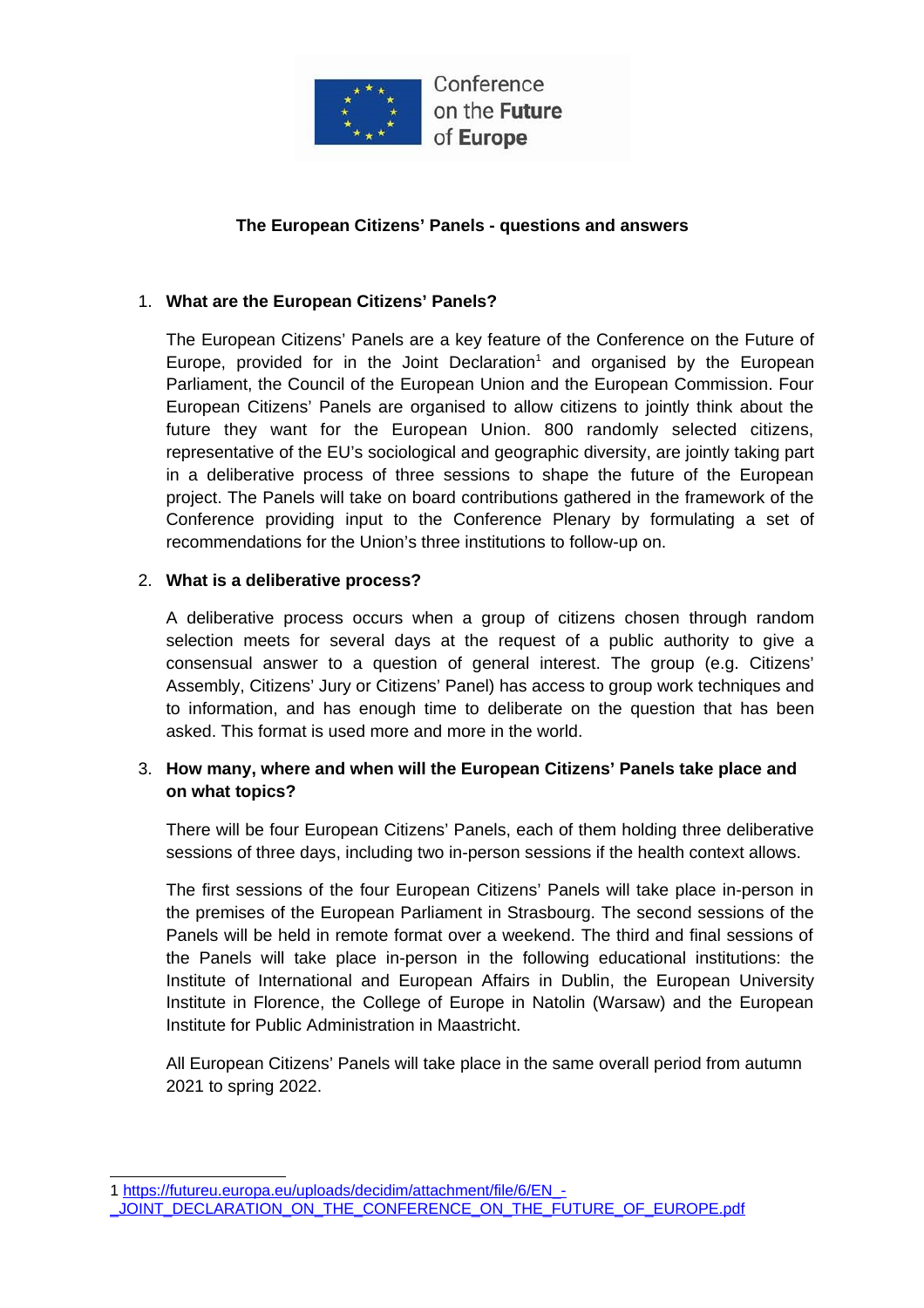The topics for discussion for each of the Panels are based on the themes of the [Multilingual Digital Platform](https://futureu.europa.eu/) and are clustered in the following way and order:

- Stronger economy, social justice, jobs/education, youth, culture, sport/ digital transformation;
- European democracy/values and rights, rule of law, security;
- [ Climate change, environment/health;
- F EU in the world/migration

### 4. **Who are the participants in the European Citizens' Panels and how were they selected?**

The European Citizens' Panels are composed of 800 European citizens, 200 for each of the four panels, a number striking a balance between diversity (facilitated when number is higher) and the effectiveness of the deliberation process. The selection of the citizens was conducted by randomly selecting citizens, representative of EU sociological diversity (different groups represented on the basis of five criteria: geographical origin - nationality, urban/rural -, socio-economic background, level of education, gender and age). The process is based on a credible methodology aimed at ensuring diversity and taking into account evidence from numerous experiences of citizens' assemblies at local, national and European levels. A third of each Panel is composed of young people (age  $16 - 25$ ). The distribution among Member States was made taking into account the degressive proportionality applied to the composition of the European Parliament. The selection took place between May and August 2021, covering the entirety of the population (limited to EU citizens). Citizens have been contacted in most cases by phone (random generation of phone numbers – fixed and mobile) in several rounds in order to explain the purpose and obtain their consent. Upon their agreement, they received an invitation letter explaining exactly what is expected from them and will receive professional support and guidance throughout the process.

### 5. **How would you ensure commitment from the citizens?**

The citizens participating in the European Citizens' Panels will be asked to commit to attending all sessions. Given the importance of the exercise and the contribution requested in terms of time and effort, they will receive a compensation fee. All sessions will take place over weekends in order to ensure as much as possible their availability and compatibility with their professional and private life.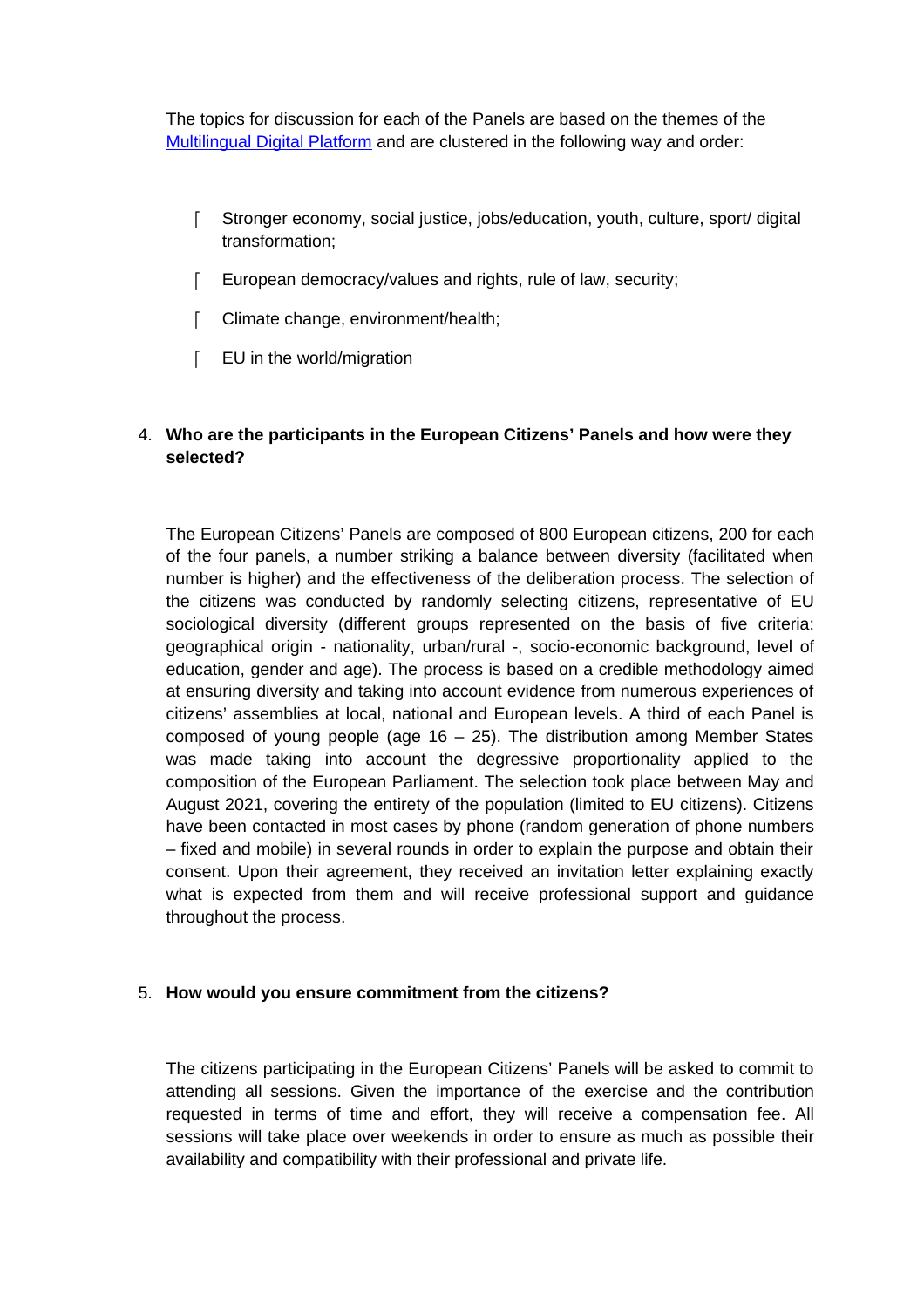# 6. **What will be the output of the Panels and how would it link with the rest of the Conference?**

The European Citizens' Panels will come up with series of collectively designed and owned recommendations that will feed into the overall Conference deliberations, in particular, into the Conference Plenaries, and ultimately into the report on its final outcome.

Each Panel will designate 20 representatives to the Conference Plenary to present and debate the recommendations adopted with the other representatives. The first two panels will present the result of their work during the Conference Plenary in December 2021, while the other two in January 2022. The Plenary will ensure that the recommendations from the national and European Citizens' Panels, grouped by themes, are debated without a predetermined outcome and without limiting the scope to pre-defined policy areas. The Plenary will put forward its proposals to the Executive Board, who will draw up a report in full collaboration and full transparency with the Plenary and which will be published on the Multilingual Digital Platform.

### 7. **How will the deliberation process be organised?**

A rigorous methodology and a clear deliberative protocol, built on the already rich experience of citizens' assemblies, with input from experts, facilitators and factcheckers, will be implemented to allow a true bottom-up and citizen-driven deliberation.

There will be three different phases of work. In the first session ("definition of the agenda"), citizens will decide for themselves, building their vision for Europe, on the issues to be debated, within the framework of the Panel's main themes. The participants will prioritise the issues that they, as a group, want to deal with and deepen in order to generate specific recommendations for the European Union. Addressing these issues will be the task of a second phase ("thematic deepening") and which will be carried out in the second session leading to the third session where the recommendations will be approved.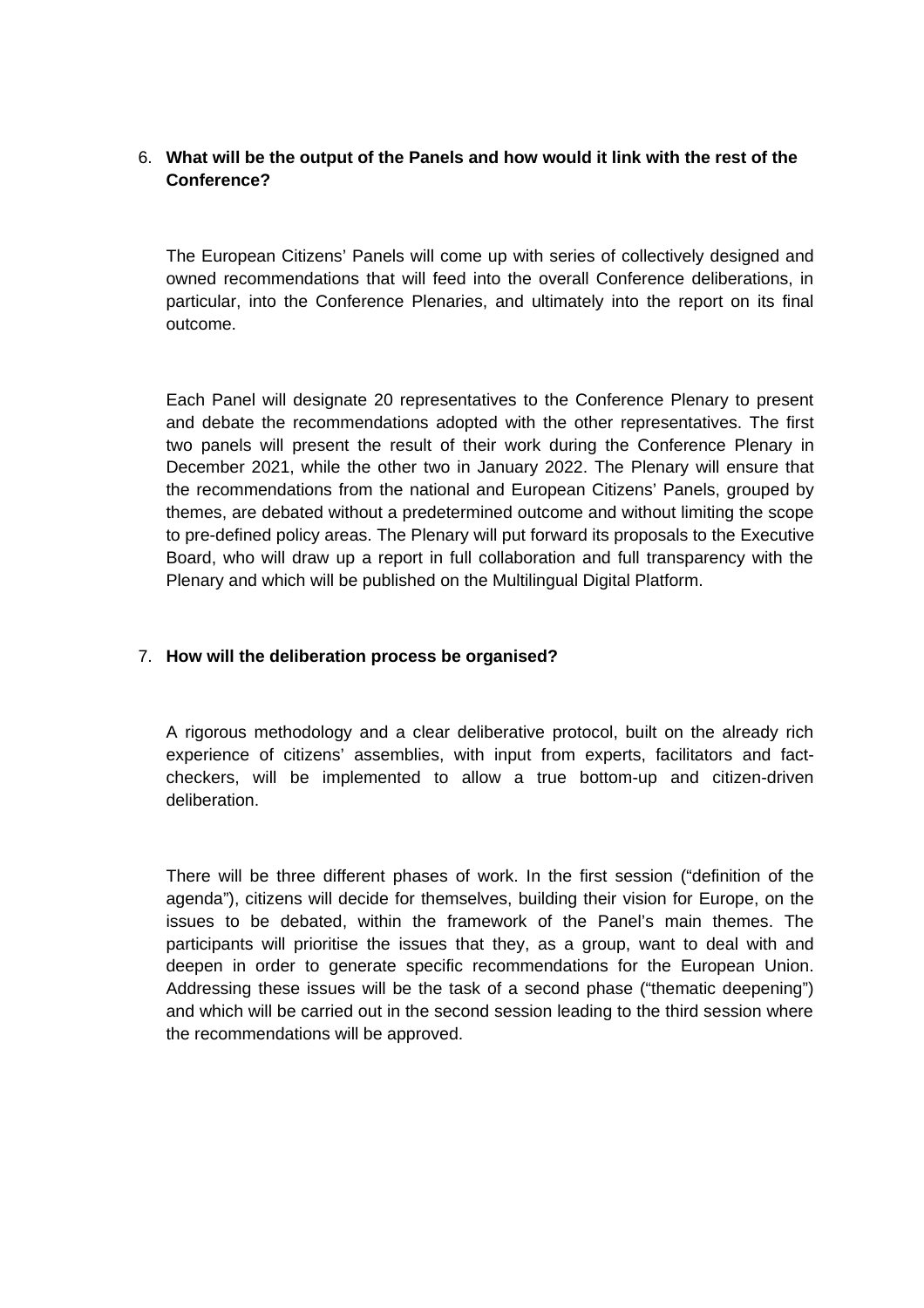After delivering the final recommendations to the Plenary, the last phase (feedback event) will allow for an accountability process, during which citizens will follow up on the response to their recommendations and their possible practical implementations.

The Panels' sessions will consist of plenary parts, where general presentations will be given and discussions will take place with input from all participants and of break-out sessions or working groups where the work will be concentrated in smaller groups and focused on specific aspects or sub-topics. Each panel will have 15 working groups.

The European Citizens' Panels will also be informed of any recommendation by National Citizens' Panels.

## 8. **What language regime will apply to the deliberations of the European Citizens' Panels?**

In order to ensure maximum diversity of deliberations, the Panels will be multilingual (24 EU official languages in Panel plenaries and a minimum of four in each breakout session of the Panels to cover all EU official languages).

### 9. **What is the role of the external experts?**

In the course of the deliberations, the citizens participating in the European Citizens' Panels will have access to information resources and expertise. A list of experts and stakeholders will be made available to the citizens and they will be able to select them from this list according to their topics and specific needs, whilst for the first session of each panel, experts will be present to introduce the topic.

#### 10. **What is the role of observers?**

As a true democratic innovation, the European Citizens' Panels are expected to attract a lot of attention from the research community. Researchers can be present at the European Citizens' Panels and observe the proceedings, in respect of certain rules, and the work and the privacy of the participants. Where possible and upon